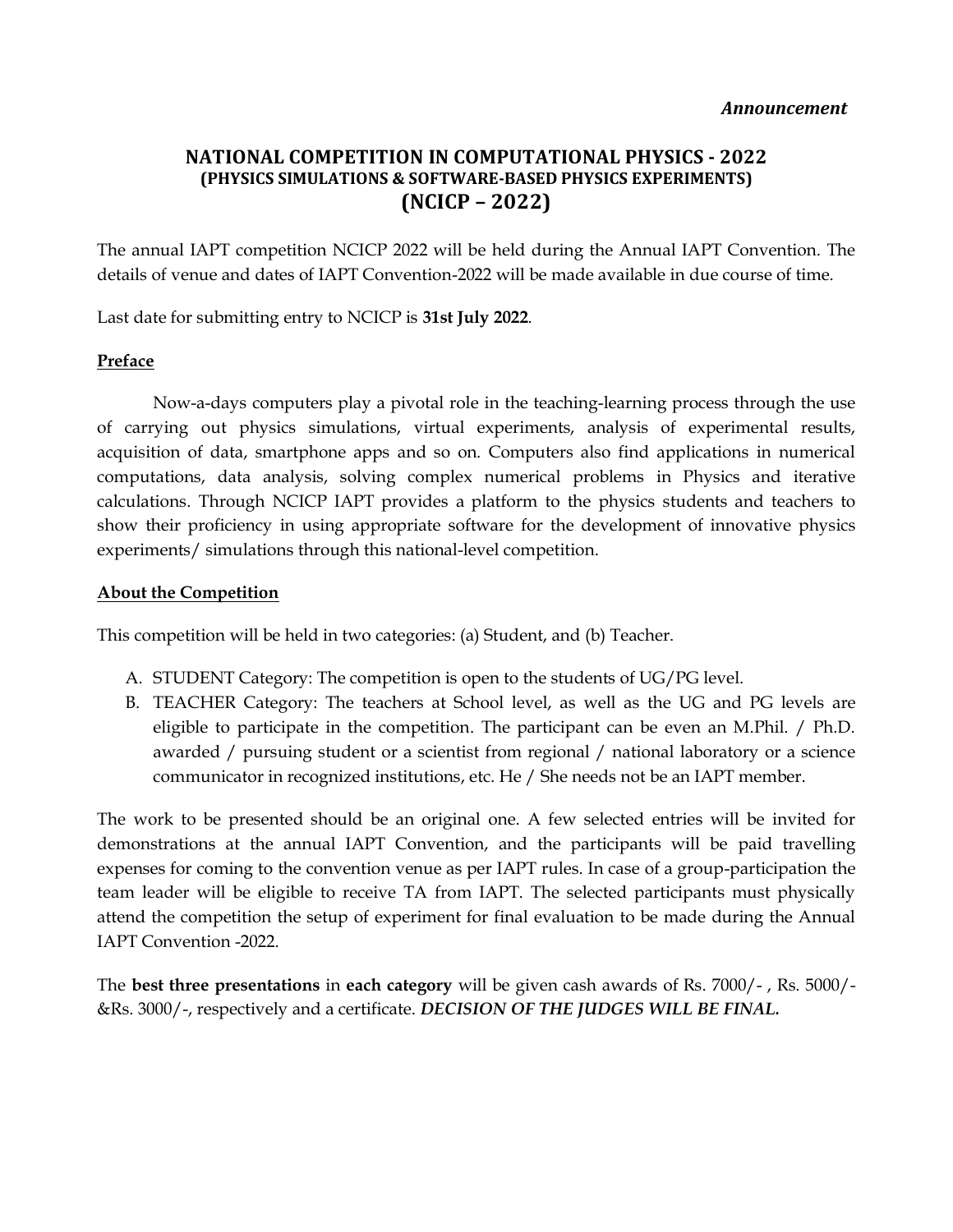### **Theme of the Competition:**

*INNOVATION (i.e. new idea, new method, new device, new algorithm involving physics)* is the main theme. The following kinds of Physics-based Simulations/Experiments are included in this competition:

*1. Experiments with software based modelling using Android phone / PC/ smartphone*

*2. Experiments with transducers /sensors /actuators /PID interfaced with Microprocessors /PC* 

*3. Experiments using ARDUINO coupled with Android phone / PC*

*4. Solving physics problems by simulations or by adopting numerical techniques (by using Psilab/ Matlab/ Mathematica, Spreadsheets, Fortran, C++, Python etc.)*

## **How to register**

The detailed entry should be submitted via the Google Form: <https://forms.gle/KTWeXmnrhqv4JB4Y7>

An individual / the team leader in case of a group (*Max. four members*) must submit the following information:

- 1. Title of presentation,
- 2. Name(s) of the participant(s),
- 3. Institutional affiliation of each participant,
- 4. Address for correspondence,
- 5. Mobile Number(s)
- 6. Incorporate the following declaration; "The proposed work is original, designed and developed by the participant(s) and not published / submitted elsewhere." Below the team leader must put signatures.

### **What to do next**

- (i) An individual / the team leader in case of a Group must submit One pdf file, as is described in the following points, to the Google Classroom as an attachment. The links of the Google Classrooms (separately for Students [Category A] & Teachers [Category B]) are mentioned in the Google Form. Participants have to click the appropriate link before submission of the Google Form.
- (ii) The file must be named as 'Expt-A/B-first name of the team leader'.pdf. Mind that mention A or B correctly for STUDENT and TEACHER categories, respectively
- (iii) It should contain detailed write up of their work (along with the computer program, if any), i.e. detailed theory with diagrams, procedure, observations, calculations, graphs, results and references. In the case of physics simulations, the report should include statement of the problem, formulation of the problem, flowchart, code/worksheet, test cases and visualisation of results using Gnuplot or such Open Source software. There is